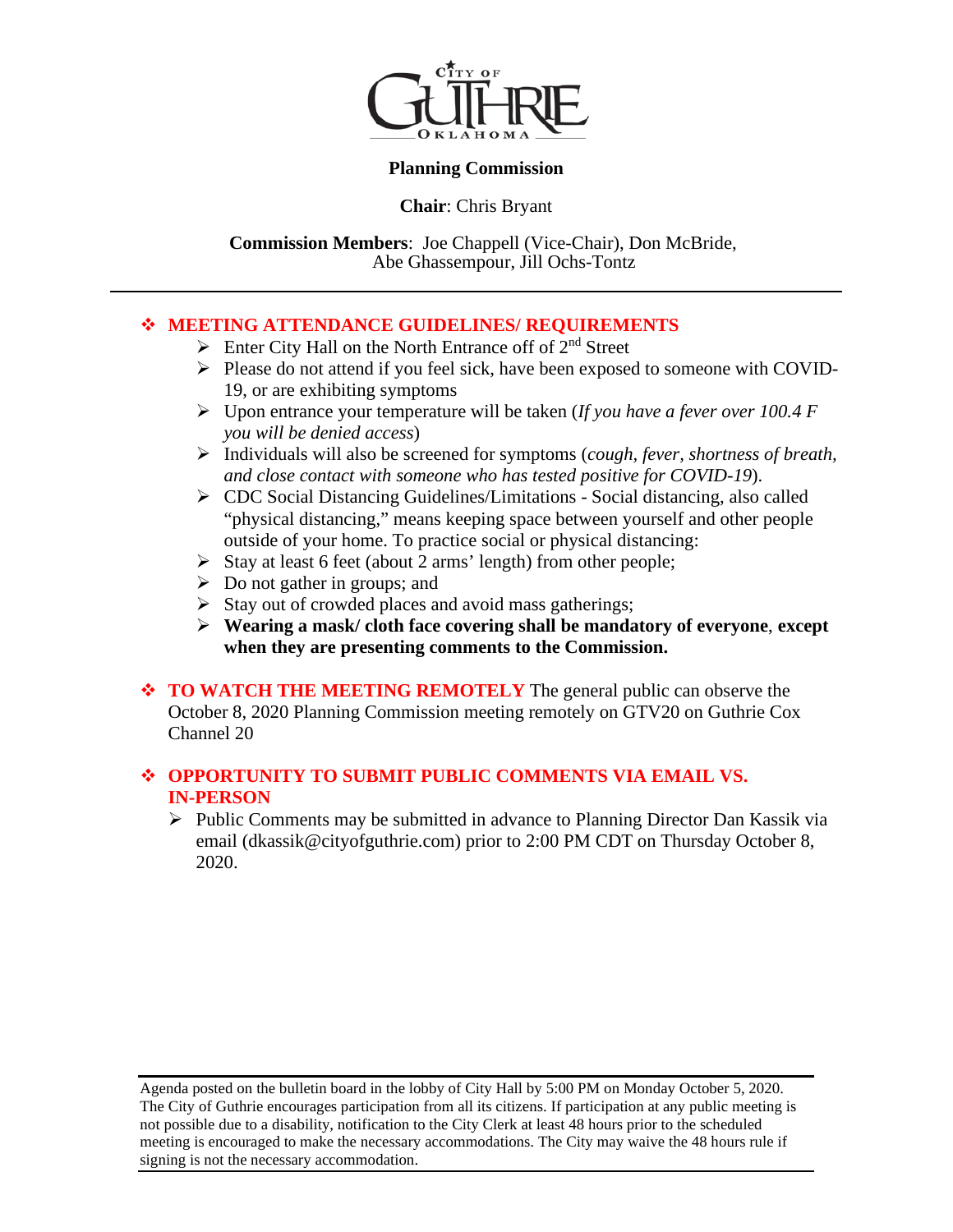

#### PLANNING COMMISSION MEETING Thursday, October 8, 2020 at 5:30 PM City Hall  $-2<sup>nd</sup>$  Floor Council Chambers 101 North Second Street, Guthrie, Oklahoma 73044

- 1. Call to order
- 2. Public Comments
- 3. Approval of previous minutes from the September 15, 2020 special meeting.
- 4. PC Application No. 20-010 Discussion and possible action on a request to rezone a property located at 402 S. 3<sup>rd</sup> St. (Guthrie Proper, Block 74, North 1.5-feet of Lot 21 and Lots 22-24) from R-1 (Single-Family Dwelling District) to R-2 (General Residential District).
	- a. Staff Report
	- b. Discussion
	- c. Decision
- 5. Staff Comments
- 6. Commission comments
- 7. Adjournment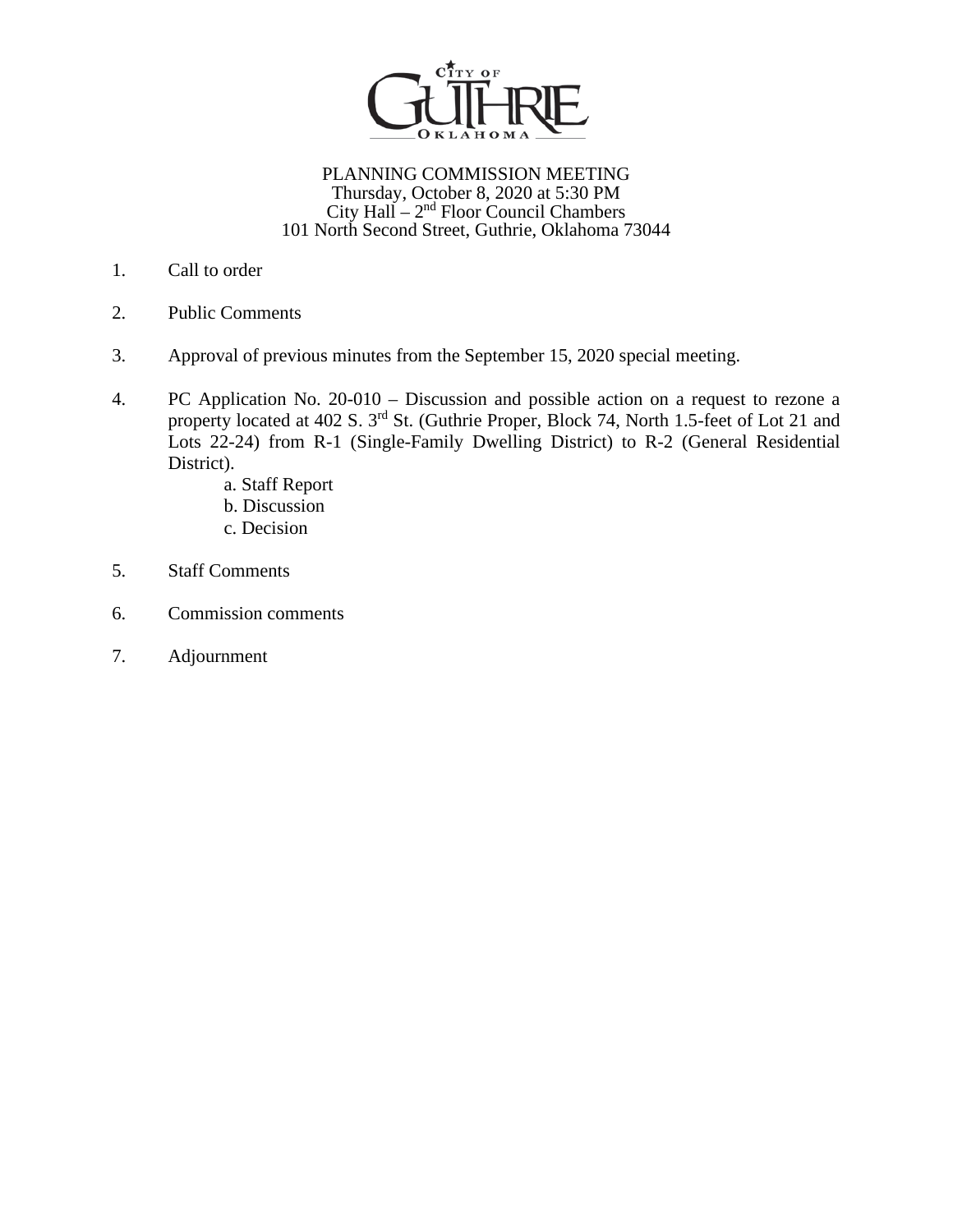#### **PLANNING COMMISSION SPECIAL MEETING MINUTES September 15, 2020**

The agenda of the Planning Commission was posted on Monday, September 12, 2020 before 5:00 PM. The special meeting was held September 15, 2020 at Guthrie City Hall.

Members: Joe Chappell Kris Bryant Don McBride *- Absent* Abe Ghassempour Jill Ochs-Tontz - *Absent*

Also Present: Staff: Dan Kassik, Planning Director

#### **Call to Order**

The Planning Commission was called to order on Thursday, September 15, 2020 at 5:30 PM. Commission members were present and a quorum declared.

#### **Public Comments**

*None.* 

#### **Discussion Item 1**

PC Application 20-006 - Discussion and potential action on an amendment to The City of Guthrie Code of Ordinances, Amending Chapter 16: Planning and Zoning, Article 2, Zoning, Section 16- 15 Adoption by Reference (*Ordinance No. 2422- The Zoning Ordinance of the City*) by amending and updating all Articles of the City of Guthrie Zoning Code. The amendment will also repeal the existing Mobile Home and Recreation Vehicle Parks, Signs and Awnings, Landscaping, and Telecommunications Facilities regulations in their entirety and will update and incorporate all requirements within the updated Zoning Code.

*Staff gave a report on the item. Staff had indicated that all proposed Sections of the Updated Zoning Code had been reviewed and the item was in front of the Commission for a formal recommendation.* 

*Staff had indicated that an addition to the code from the previous discussion in August was Accessory Commercial Units. After much discussion, the Commission felt that Accessory Commercial Units should not be included within the code at this time. The Commission felt with the allowance Accessory Dwelling Units that also including Accessory Commercial Units maybe too impactful to some neighborhoods. The Commission agreed that this could be a addition to the code in the future.* 

*The Commission was satisfied with all other aspects of the updated zoning code.* 

*A motion was made by Chappell and seconded by Bryant to recommend approval of the updated City of Guthrie Zoning Code. Roll call vote. All voted aye. Motion passed 3-0* 

**Staff Comments** *None*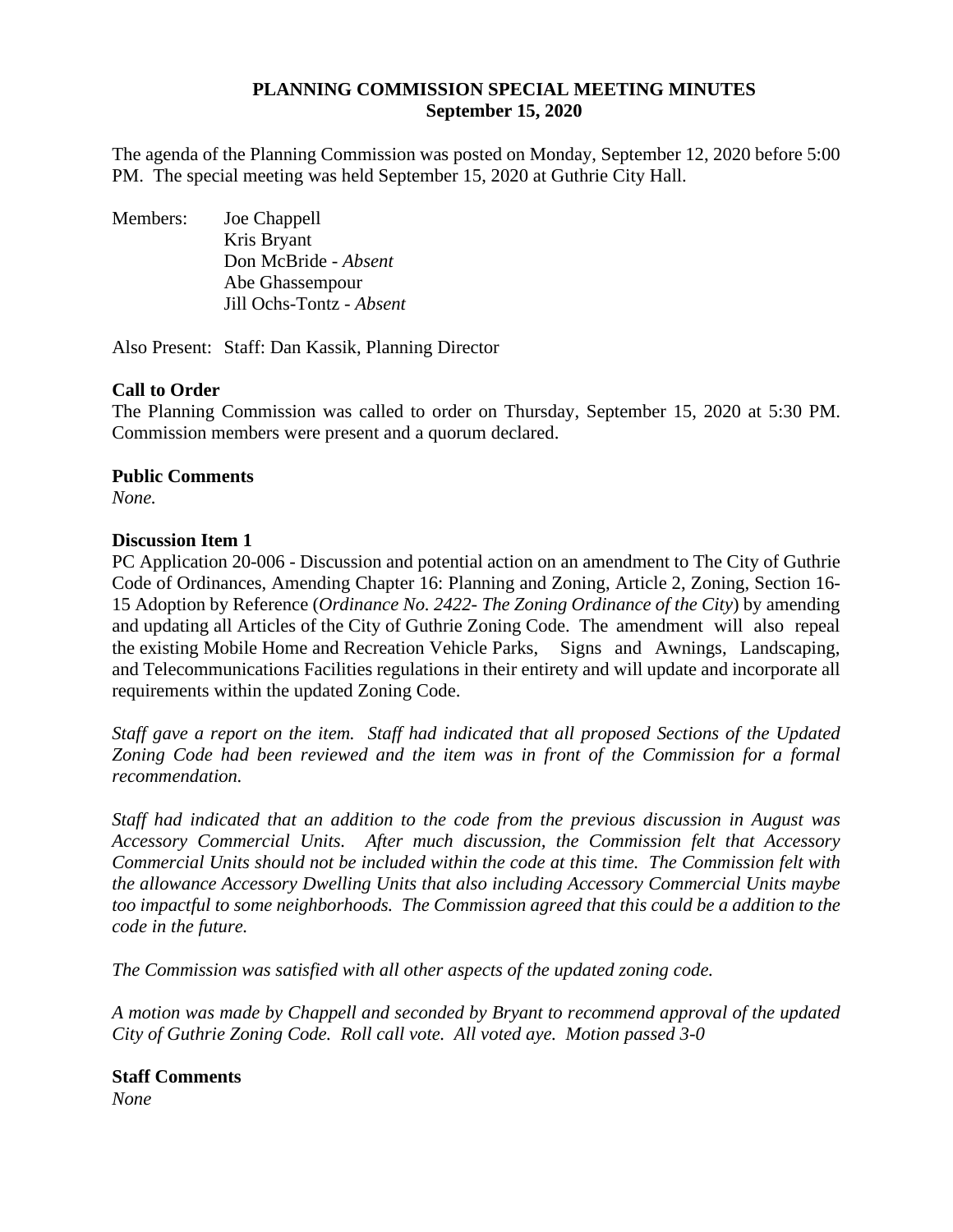#### **Commissioner Comments** *None*

#### **Adjournment**

The meeting adjourned at 7:45 p.m.

*Prepared by: Dan Kassik Planning Director*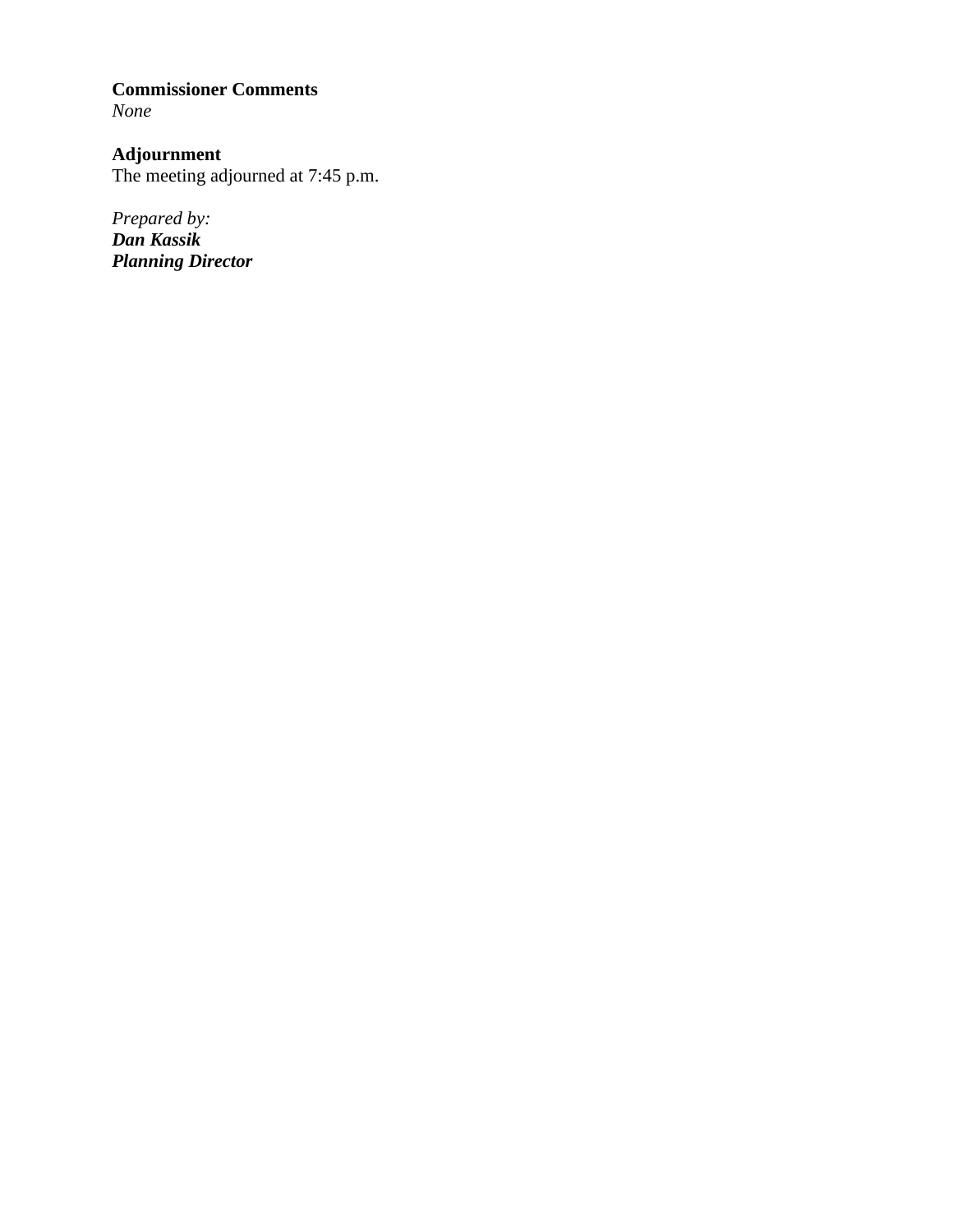

| To:<br>From:<br>Subject:<br>Date:        | <b>City of Guthrie Planning Commission</b><br>Dan Kassik, Planning Director<br>Staff Report- PC Application 20-010<br>September 28, 2020                                         |
|------------------------------------------|----------------------------------------------------------------------------------------------------------------------------------------------------------------------------------|
| <b>APPLICANT:</b>                        | <b>Charley Coleman</b>                                                                                                                                                           |
| <b>OWNER:</b>                            | Charley Coleman & Shelia Jones                                                                                                                                                   |
| <b>LOCATION:</b>                         | 402 S. 3 <sup>rd</sup> St. (Intersection of W. Springer Ave. and 3 <sup>rd</sup> Street – Guthrie Proper,<br>Block 74, North 1.5-feet of Lot 21 and Lots 22-24)                  |
| <b>REQUEST:</b>                          | A request to rezone a property located from R-1 (Single-Family Dwelling District)<br>to R-2 (General Residential District).                                                      |
| <b>EXISTING USE:</b>                     | Vacant                                                                                                                                                                           |
| <b>ADJACENT</b><br><b>ZONING:</b>        | R-1 (Single-family)                                                                                                                                                              |
| <b>COMP. PLAN</b><br><b>DESIGNATION:</b> | Single-family Residential                                                                                                                                                        |
| <b>NOTIFICATION:</b>                     | Notice was published in the Guthrie News Leader on September 23, 2020, and 45<br>notification letters were mailed to property owners within 300 feet of the subject<br>property. |

#### **DISCUSSION:**

The applicant has submitted a request to rezone the 10,710 sq. ft. lot from R-1 to R-2.

The applicant wants to build a duplex on the property and the existing single-family zoning only allows for one dwelling unit. The R-2 (General Residential) zoning districts allows for multi-family uses.

The Comprehensive Plan designates the property as Single-family Residential. A Comprehensive Plan land use designation is a guideline to help ensure good land use decisions are made in order to try to prevent negative impacts to a certain land use area. The designations do not have a hard boundary like zoning. A rezone should not be approved or denied simply on the Comprehensive Land Use Designation. With this being said, one of the considerations that the City needs to look at is allowing two to four-unit developments to exist within traditional single-family areas. This allows for more housing diversity as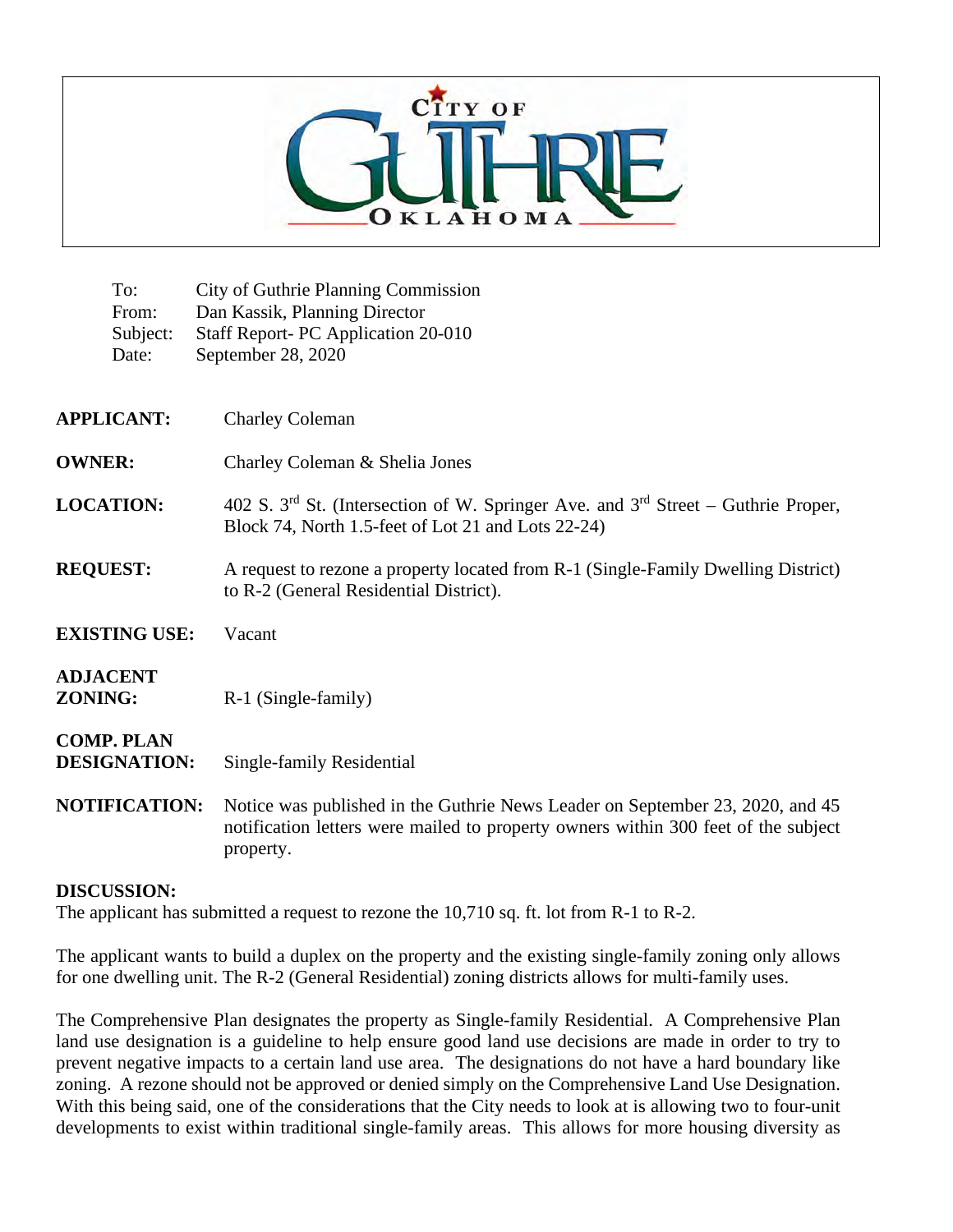well as more affordable housing options. In some cases, three or four units can be within one building that has the presence of a large single-family home. In addition, the development of these lots creates less impact on the infrastructure as all the water, sewer, and streets are in place. No additional extension of services is needed. This helps to reduce the fiscal impact on the City. An updated future land use plan would likely designate this area as medium density to encourage a diversity of housing types.

Given the lot size, setbacks, lot coverage, etc, the ability to build beyond a duplex would be very difficult. From a pure density standpoint, the zoning code would only allow three units at most. Two units on the property would be 8 dwelling units per acre and our current single-family density is 7.14 dwelling units per acre (1 unit on a 6,000 sq. ft. lot). So even though the approval cannot be conditioned to a duplex use, higher densities are very unlikely if the R-2 zoning is approved. A three-unit development would be 12 dwelling units per acre which is slightly more than the single-family density.

The approval of the rezone would help strengthen the mix of housing types in the area.

#### **RECOMMENDATION:**

Based on the above discussion, Staff recommends the Planning Commission approve the rezone request from R-1 to R-2.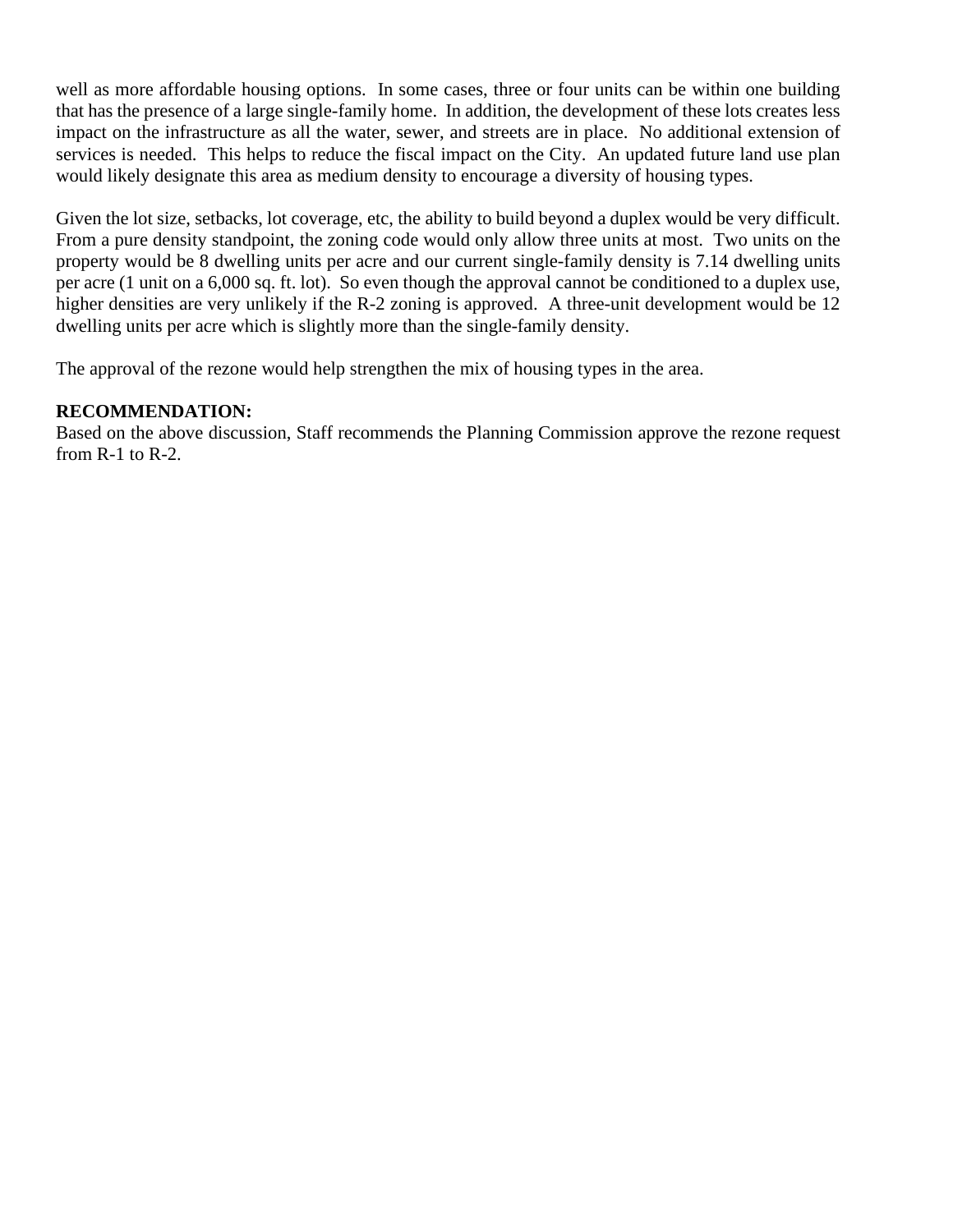

 $20 - 010$ **Application NO** 

#### **PLANNING COMMISSION APPLICATION**

The Planning Commission meets the second Thursday of each month. Applications must be submitted to the Planning Department at three (3) weeks prior to the meeting to allow for public notice. All required attachments must be filed with the application.

| <b>Application Type:</b>                                                                              | <b>PUD</b>                                                |
|-------------------------------------------------------------------------------------------------------|-----------------------------------------------------------|
| Plan Review                                                                                           | <b>Preliminary Plat</b>                                   |
| <b>X</b> Rezoning                                                                                     | <b>Final Plat</b>                                         |
| $\Box$ Special Use Permit                                                                             | Amendment                                                 |
| <b>Street/Alley Closure</b>                                                                           |                                                           |
| Property Address $402 - 404 - 406$ $\begin{array}{ c c c c c }\n\hline\n8 & 364\n\hline\n\end{array}$ |                                                           |
| Property Owner CHARLEY L ColemAN/SHELIAY. JONES                                                       |                                                           |
|                                                                                                       | Email CHARLey ColemAN 270 GMail Daytime Phone 405282-2268 |
| Mailing Address <u>Le19</u> N. Wentz Couttle: e, DR 73044                                             |                                                           |
| Brief description of proposed project: (attach more pages if needed)                                  |                                                           |
| Re-Zone to brief a duplef House. Myself and<br>daughter will reside We are getting older              |                                                           |
|                                                                                                       |                                                           |
|                                                                                                       |                                                           |
| $TO K = 2$                                                                                            |                                                           |
|                                                                                                       |                                                           |

#### **Required Attachments**

- 1. Proof of ownership
- 2. Logan County Assessor's list of property owners within 300 feet of exterior boundary
- 3. Rendering of property showing all measurements to scale (site plan)

The applicant or a representative for the applicant must be present at the meeting.

Applicant Signature Charley L. Coleman Date 8-17-20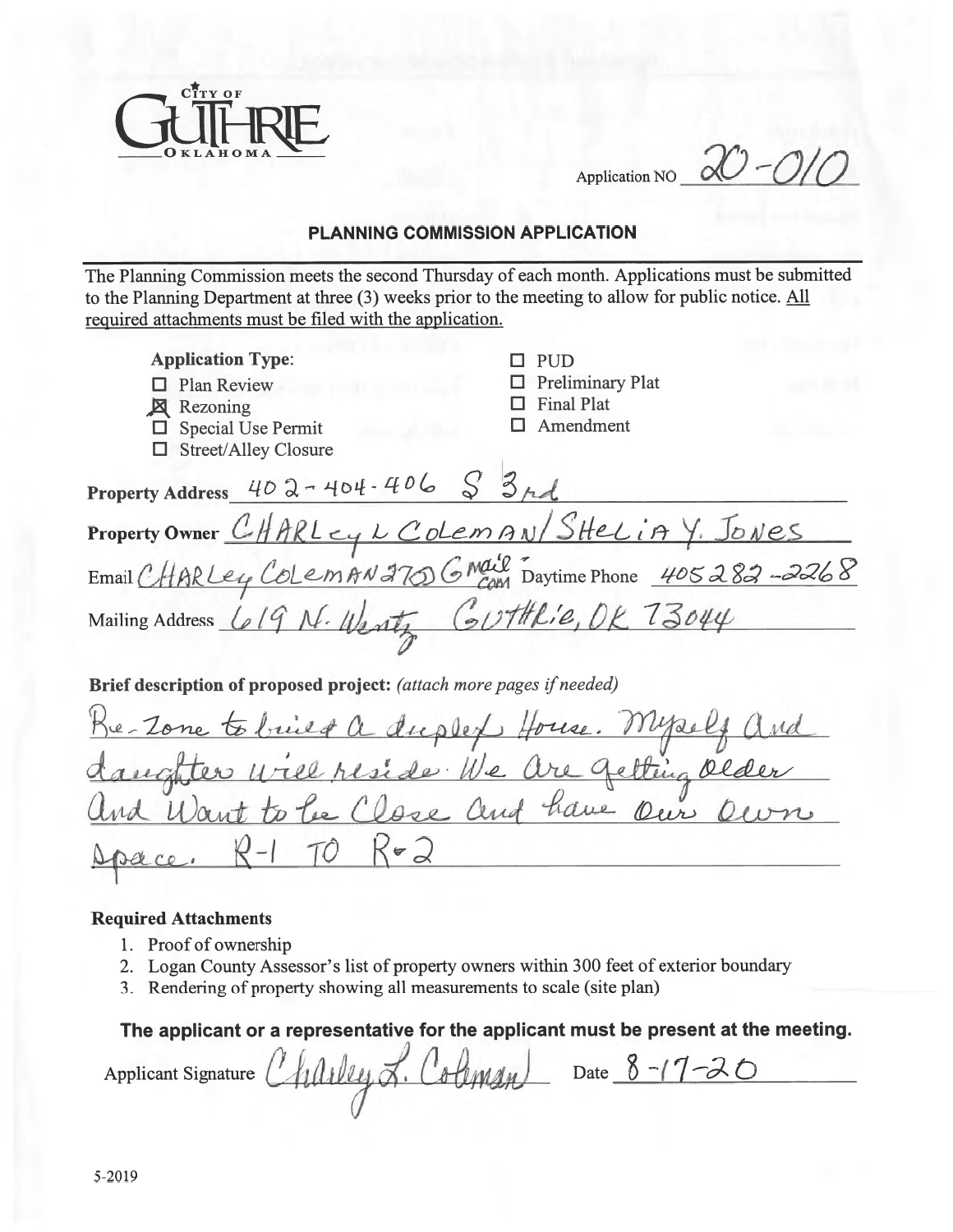# **Location Map**

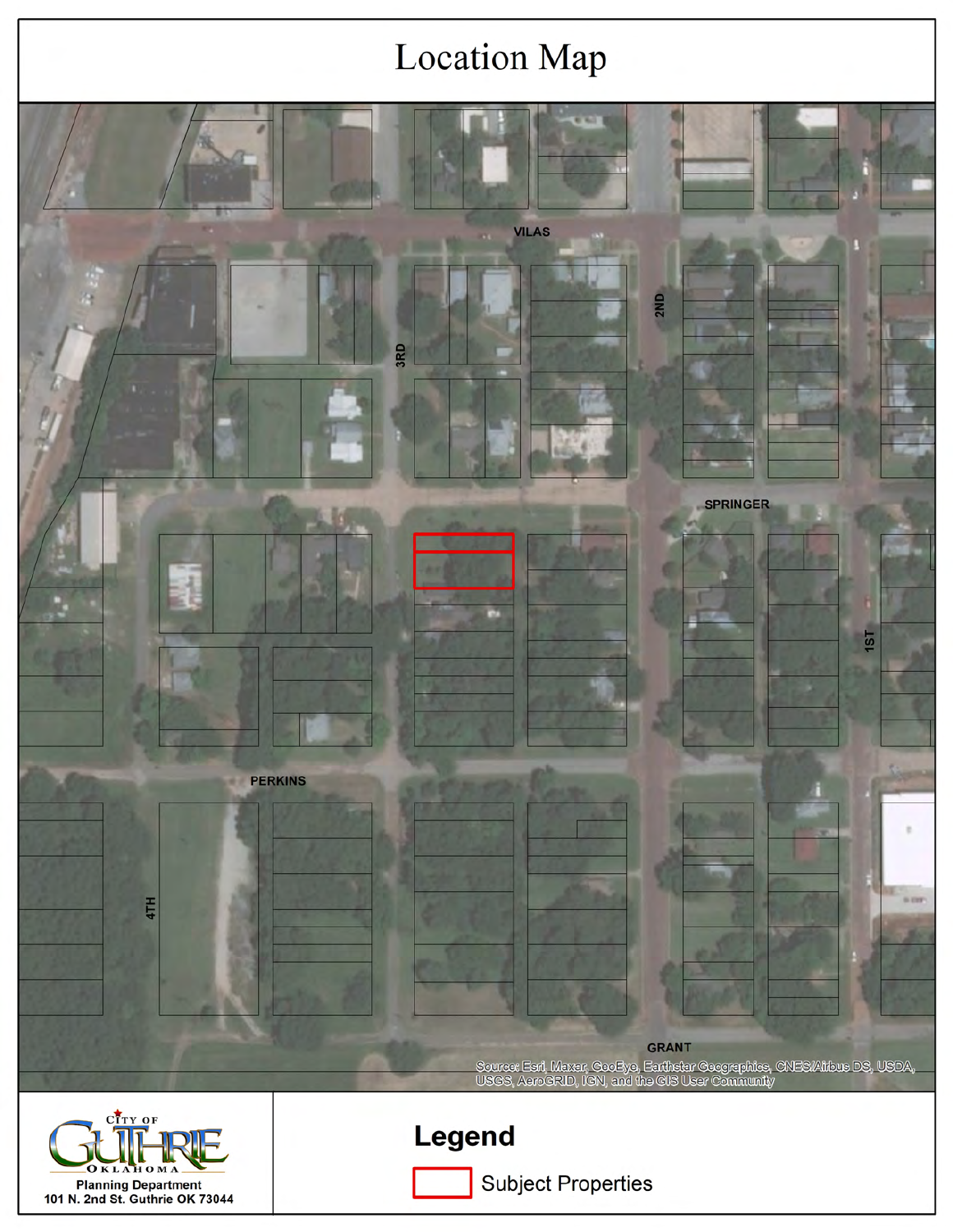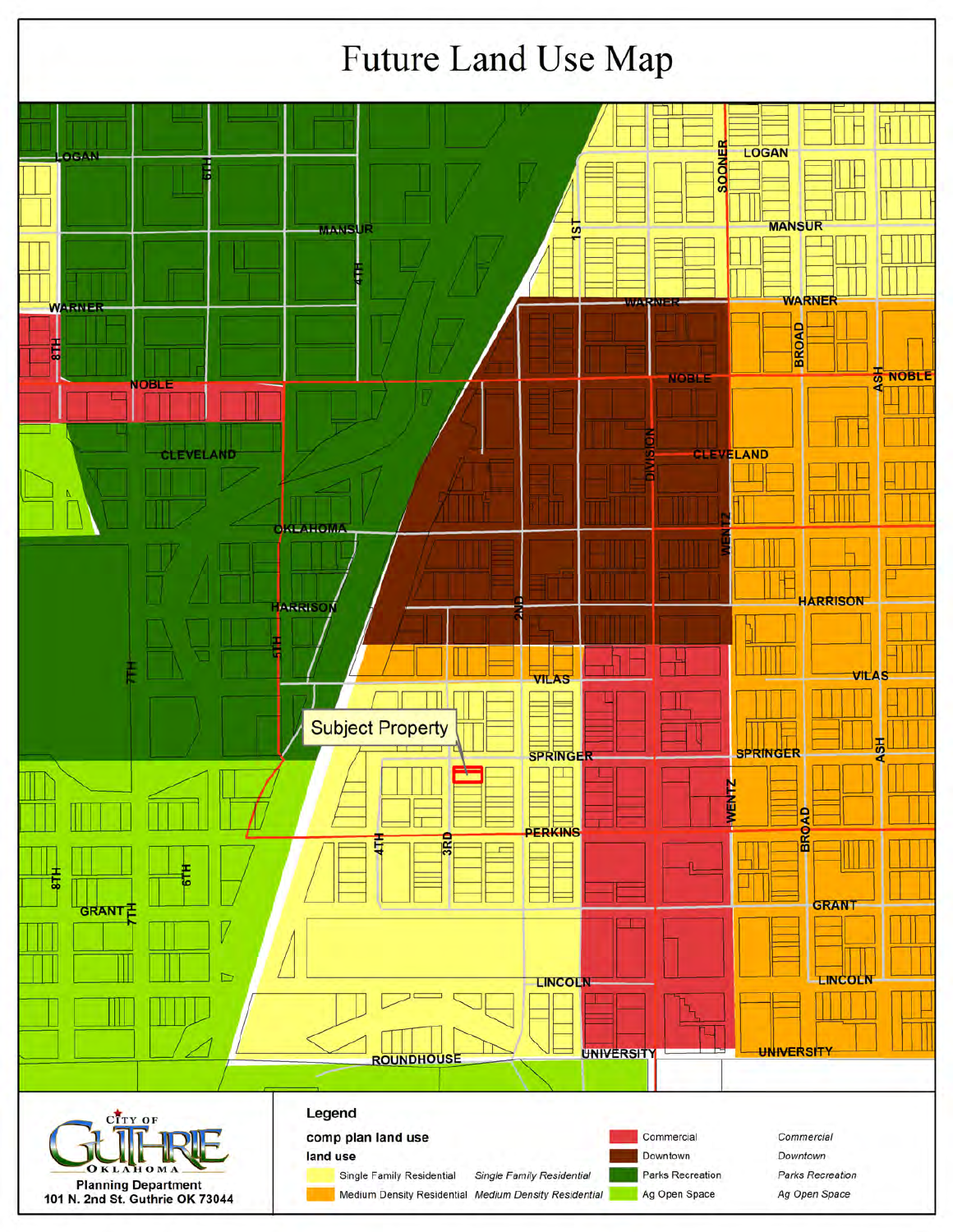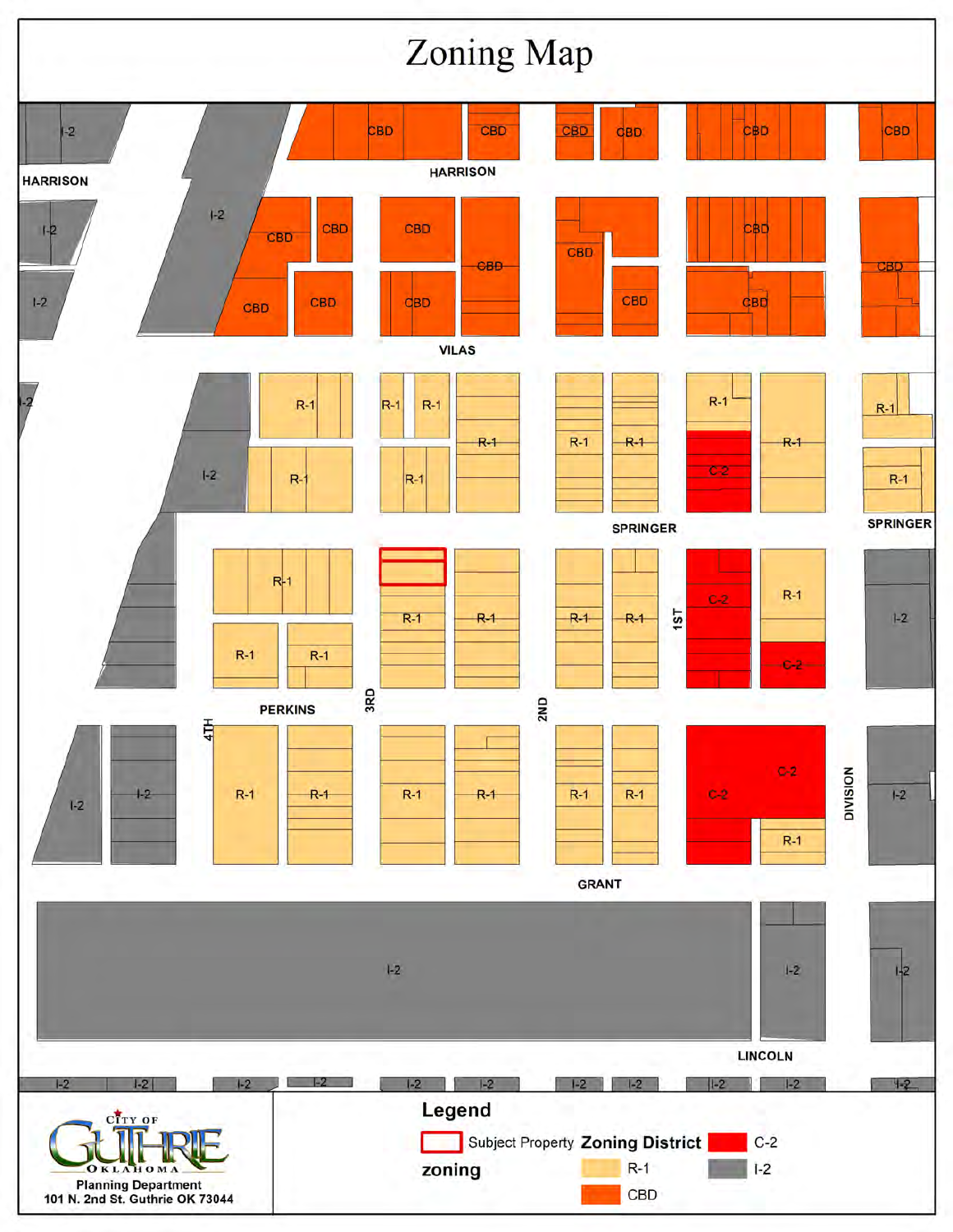

**Parcel Map and Account Listing**



**10/02/2020**

**Date**

#### **Account List**

| <b>Account</b>       | 420050195             | <b>Current Owner</b>          | <b>Legal Description</b>        |
|----------------------|-----------------------|-------------------------------|---------------------------------|
| <b>ParcelID</b>      | 005100-075019-180000  | <b>GRAND 8 PROPERTIES LLC</b> | GUTHRIE PROPER W 38' LOTS 19-20 |
| <b>Situs</b>         |                       |                               | <b>BLOCK 75</b>                 |
| Sec/Twn/Rng 8-16N-2W |                       |                               |                                 |
| <b>Subdivision</b>   | <b>Guthrie Proper</b> | 2112 FOX FIRE ROAD            |                                 |
| <b>Block/Lot</b>     | 0075 / 0019           | EDMOND,<br>OK 73003-0000      |                                 |
| Lot Size             | 1 Lots                | <b>Book/Page</b><br>2747-0508 |                                 |
| <b>Account</b>       | 420035162             | <b>Current Owner</b>          | <b>Legal Description</b>        |
| <b>ParcelID</b>      | 005100-069021-180000  | <b>JD REAL ESTATE, LLC</b>    | GUTHRIE PROPER LOT 21 BLOCK 69  |
| <b>Situs</b>         | 00319 W VILAS         |                               |                                 |
| Sec/Twn/Rng 8-16N-2W |                       |                               |                                 |
| Subdivision          | <b>Guthrie Proper</b> | 2301 W. NEWTON PLACE          |                                 |
| <b>Block/Lot</b>     | 0069/0021             | TULSA,<br>OK 74127-0000       |                                 |
| Lot Size             | 1 Lots                | Book/Page 2818-0679           |                                 |
| <b>Account</b>       | 420001559             | <b>Current Owner</b>          | <b>Legal Description</b>        |
| <b>ParcelID</b>      | 005100-073020-180000  | HAMPTON, SCOTT C.             | GUTHRIE PROPER LOTS 20-21 BLOCK |
| <b>Situs</b>         | 00408 S 2ND           |                               | 73                              |
| Sec/Twn/Rng 8-16N-2W |                       |                               |                                 |
| <b>Subdivision</b>   | <b>Guthrie Proper</b> | 408 S. 2ND STREET             |                                 |
| <b>Block/Lot</b>     | 0073 / 0020           | GUTHRIE,<br>OK 73044-0000     |                                 |
| Lot Size             | 2 Lots                | Book/Page<br>2876-0624        |                                 |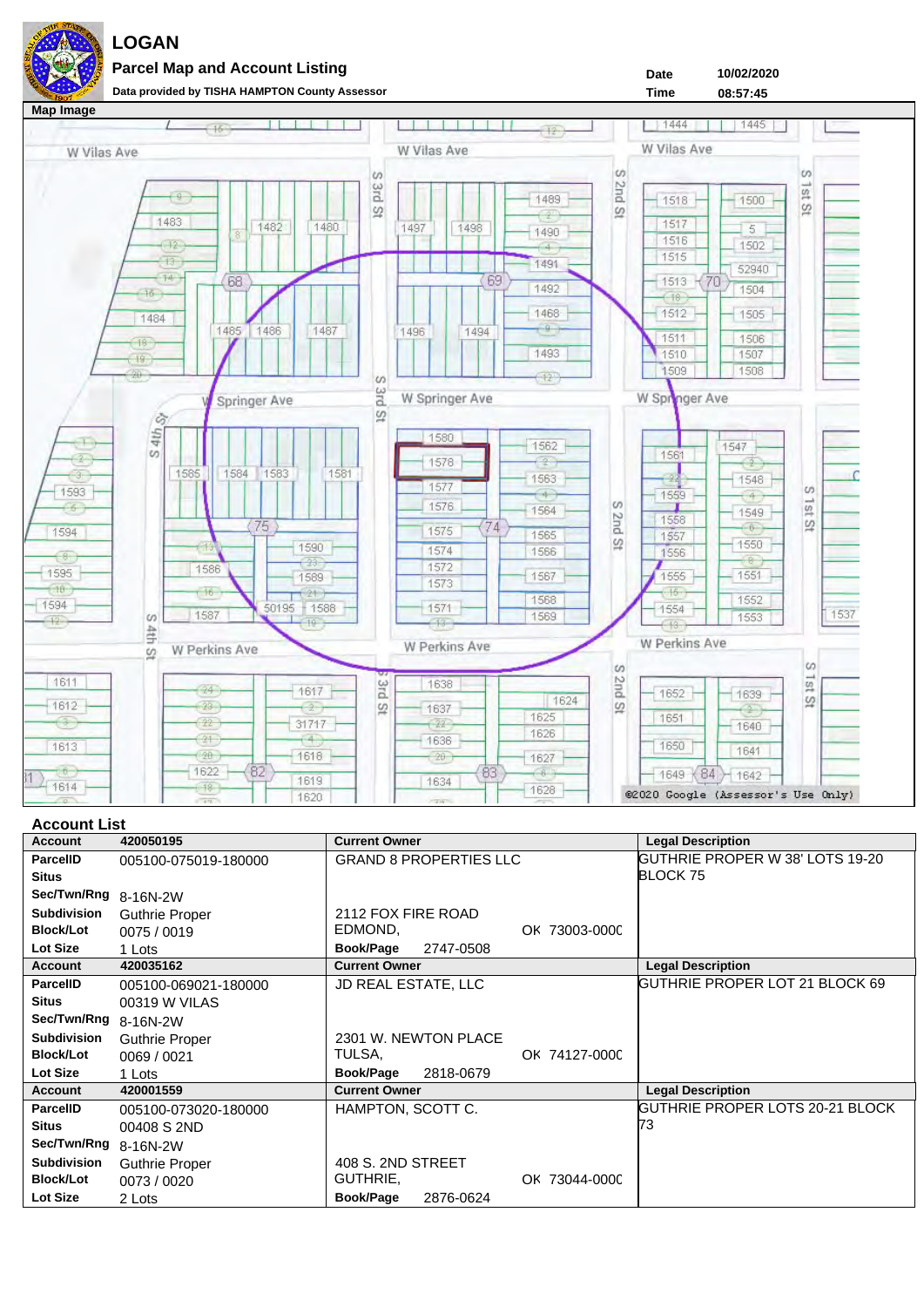

**Parcel Map and Account Listing**

Data provided by TISHA HAMPTON County Assessor **1988 1988 1998 1999 1999 1999 1999 1999 1999 1999 1999 1999 1999 1999 1999 1999 1999 1999 1999 1999 1999 1999 1999 1999 1999**

**10/02/2020**

**Date Time**

| <b>Account List</b><br>Page: 2 |                       |                                     |                                   |
|--------------------------------|-----------------------|-------------------------------------|-----------------------------------|
| <b>Account</b>                 | 420001564             | <b>Current Owner</b>                | <b>Legal Description</b>          |
| <b>ParcelID</b>                | 005100-074005-180000  | HARDEMON, GENE & CHRYLE & ASHON GLO | GUTHRIE PROPER LOTS 5 & 6 BLOCK   |
| <b>Situs</b>                   | 00409 S 2ND           | KAREEM JOHNSON, JAMALL JOHNSON &    | 74                                |
| Sec/Twn/Rng 8-16N-2W           |                       | NEHEMIAH HARDEMON                   |                                   |
| Subdivision                    | <b>Guthrie Proper</b> | 414 S 2ND                           |                                   |
| <b>Block/Lot</b>               | 0074 / 0005           | <b>GUTHRIE</b><br>OK 73044-0000     |                                   |
| <b>Lot Size</b>                | 2 Lots                | <b>Book/Page</b><br>2561-0042       |                                   |
| <b>Account</b>                 | 420001479             | <b>Current Owner</b>                | <b>Legal Description</b>          |
| ParcelID                       | 005100-068001-180000  | ROPER, JAMES O.                     | GUTHRIE PROPER LOT 1 BLOCK 68     |
| <b>Situs</b>                   | 00401 W VILAS         |                                     |                                   |
| Sec/Twn/Rng                    | 8-16N-2W              |                                     |                                   |
| <b>Subdivision</b>             | <b>Guthrie Proper</b> | 401 W. VILAS                        |                                   |
| <b>Block/Lot</b>               | 0068 / 0001           | <b>GUTHRIE</b><br>OK 73044-0000     |                                   |
| <b>Lot Size</b>                | 1 Lots                | <b>Book/Page</b>                    |                                   |
| <b>Account</b>                 | 420001480             | <b>Current Owner</b>                | <b>Legal Description</b>          |
| <b>ParcelID</b>                | 005100-068002-180000  | LADD, LAUREN ROBERT &               | GUTHRIE PROPER LOT 2-3 BLOCK 68   |
| <b>Situs</b>                   | 00405 W VILAS         |                                     |                                   |
| Sec/Twn/Rng 8-16N-2W           |                       | MICHELLE RENE LADD                  |                                   |
| <b>Subdivision</b>             | <b>Guthrie Proper</b> | 419 W. VILAS                        |                                   |
| <b>Block/Lot</b>               | 0068 / 0002           | <b>GUTHRIE</b><br>OK 73044-0000     |                                   |
| Lot Size                       | 2 Lots                | Book/Page<br>1786-0247              |                                   |
| <b>Account</b>                 | 420001485             | <b>Current Owner</b>                | <b>Legal Description</b>          |
| <b>ParcelID</b>                | 005100-068022-180000  | CHEATWOOD, WILLIAM R. II            | GUTHRIE PROPER LOTS 22 & 23 BLOCK |
| <b>Situs</b>                   | 00418 W SPRINGER      |                                     | 68                                |
| Sec/Twn/Rng 8-16N-2W           |                       |                                     |                                   |
| Subdivision                    | <b>Guthrie Proper</b> | 418 W. SPRINGER                     |                                   |
| <b>Block/Lot</b>               | 0068 / 0022           | <b>GUTHRIE</b><br>OK 73044          |                                   |
| <b>Lot Size</b>                | 2 Lots                | <b>Book/Page</b><br>2167-0242       |                                   |
| <b>Account</b>                 | 420001486             | <b>Current Owner</b>                | <b>Legal Description</b>          |
| <b>ParcelID</b>                | 005100-068024-180000  | OKLAHOMA GAS & ELECTRIC CO.         | GUTHRIE PROPER LOTS 24-26 BLOCK   |
| <b>Situs</b>                   |                       |                                     | 68                                |
| Sec/Twn/Rng 8-16N-2W           |                       |                                     |                                   |
| <b>Subdivision</b>             | <b>Guthrie Proper</b> | P.O. BOX 321                        |                                   |
| <b>Block/Lot</b>               | 0068 / 0024           | OKLAHOMA CITY<br>OK 73101-0000      |                                   |
| Lot Size                       | 3 Lots                | <b>Book/Page</b>                    |                                   |
| <b>Account</b>                 | 420001487             | <b>Current Owner</b>                | <b>Legal Description</b>          |
| <b>ParcelID</b>                | 005100-068027-180000  | DUTTON, ELLEN IRENE, TRUSTEE OF THE | GUTHRIE PROPER LOTS 27-30 BLOCK   |
| <b>Situs</b>                   | 00321 S 3RD           | ELLEN IRENE DUTTON REV. TRUST       | 68                                |
| Sec/Twn/Rng 8-16N-2W           |                       |                                     |                                   |
| <b>Subdivision</b>             | <b>Guthrie Proper</b> | 17313 NE 178TH                      |                                   |
| <b>Block/Lot</b>               | 0068 / 0027           | LUTHER,<br>OK 73054-0000            |                                   |
| <b>Lot Size</b>                | 4 Lots                | Book/Page<br>2728-0437              |                                   |
| <b>Account</b>                 | 420001491             | <b>Current Owner</b>                | <b>Legal Description</b>          |
| <b>ParcelID</b>                | 005100-069005-180000  | ROBINSON, BETHRINE                  | GUTHRIE PROPER LOTS 5 & 6 BLOCK   |
| <b>Situs</b>                   | 00309 S 2ND           |                                     | 69                                |
| Sec/Twn/Rng                    | 8-16N-2W              |                                     |                                   |
| <b>Subdivision</b>             | <b>Guthrie Proper</b> | 423 S. BROAD                        |                                   |
| <b>Block/Lot</b>               | 0069 / 0005           | GUTHRIE,<br>OK 73044-0000           |                                   |
| Lot Size                       | 2 Lots                | Book/Page<br>1491-0646              |                                   |
| <b>Account</b>                 | 420001492             | <b>Current Owner</b>                | <b>Legal Description</b>          |
| <b>ParcelID</b>                | 005100-069007-180000  | DUCHARME, BETTY SUE                 | GUTHRIE PROPER LOT 7 BLOCK 69     |
| <b>Situs</b>                   | 00313 S 2ND           | C/0 FIRST CAPITOL NEIGHBORHOOD      |                                   |
| Sec/Twn/Rng                    | 8-16N-2W              | <b>SOLUTIONS</b>                    |                                   |
| <b>Subdivision</b>             | <b>Guthrie Proper</b> | 6315 LAKESIDE DRIVE                 |                                   |
| <b>Block/Lot</b>               | 0069 / 0007           | GUTHRIE,<br>OK 73044-0000           |                                   |
| Lot Size                       | 1 Lots                | <b>Book/Page</b><br>2365-0478       |                                   |
| <b>Account</b>                 | 420001468             | <b>Current Owner</b>                | <b>Legal Description</b>          |
| <b>ParcelID</b>                | 005100-069008-180000  | POINDEXTER, TIMOTHY                 | GUTHRIE PROPER LOT 8 & 9 BLOCK 69 |
| <b>Situs</b>                   | 00317 S 2ND           |                                     |                                   |
| Sec/Twn/Rng 8-16N-2W           |                       |                                     |                                   |
| <b>Subdivision</b>             | <b>Guthrie Proper</b> | 317 S 2ND STREET                    |                                   |
| <b>Block/Lot</b>               | 0069 / 0008           | GUTHRIE,<br>OK 73044-0000           |                                   |
| Lot Size                       | 2 Lots                | <b>Book/Page</b><br>2302-0170       |                                   |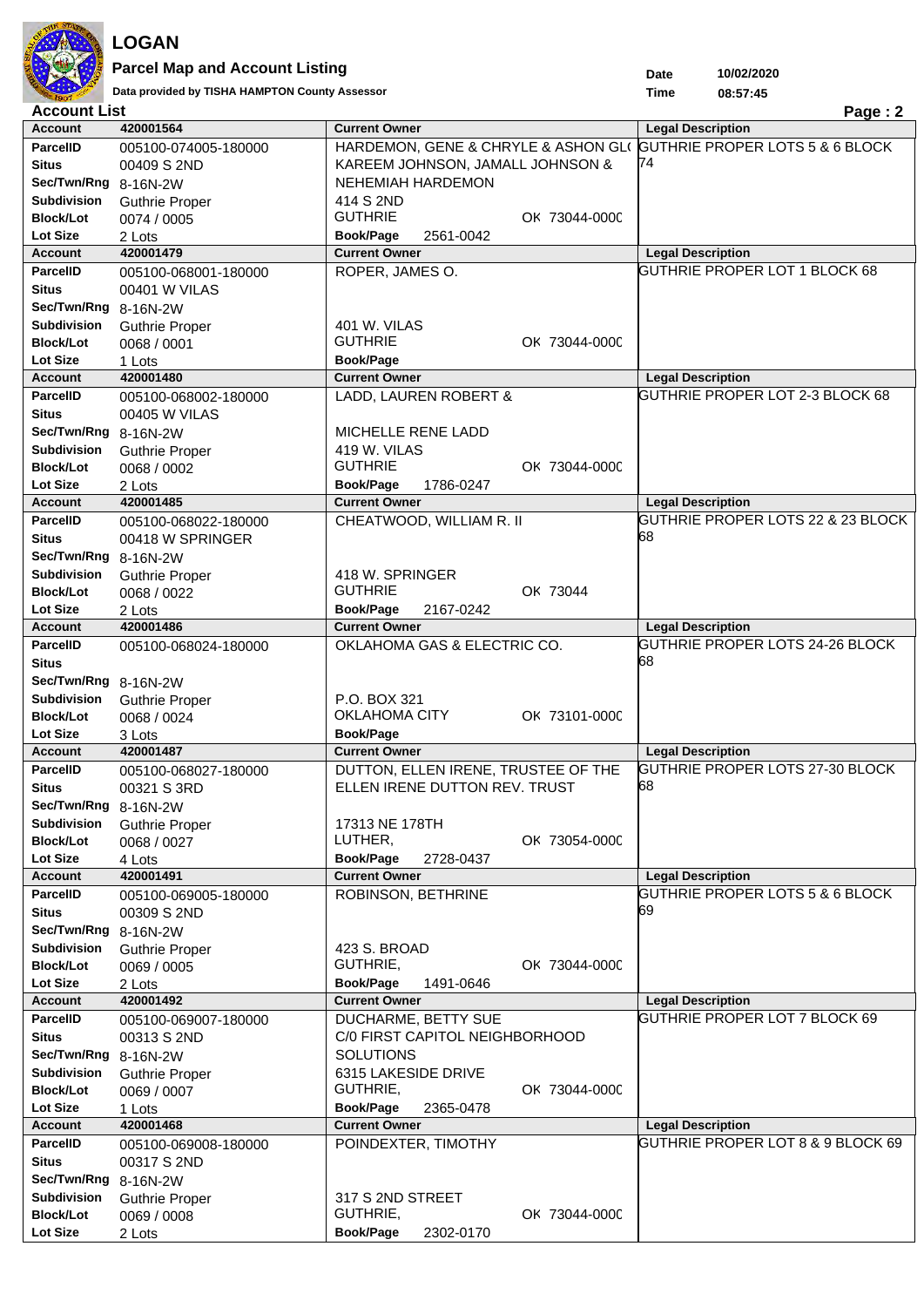

### **LOGAN Parcel Map and Account Listing**

**Data provided by TISHA HAMPTON County Assessor 08:57:46**

**10/02/2020 Date Time**

| <b>Account List</b>                        |                       |                                                                        | Page: 3                           |
|--------------------------------------------|-----------------------|------------------------------------------------------------------------|-----------------------------------|
| <b>Account</b>                             | 420001493             | <b>Current Owner</b>                                                   | <b>Legal Description</b>          |
| <b>ParcelID</b>                            | 005100-069010-180000  | <b>EXCELSIOR LIBRARY</b>                                               | GUTHRIE PROPER LOTS 10-12 BLOCK   |
| <b>Situs</b>                               |                       |                                                                        | 69                                |
| Sec/Twn/Rng 8-16N-2W                       |                       |                                                                        |                                   |
| <b>Subdivision</b>                         | <b>Guthrie Proper</b> |                                                                        |                                   |
| <b>Block/Lot</b>                           | 0069 / 0010           | <b>GUTHRIE</b><br>OK 73044-0000                                        |                                   |
| Lot Size                                   | 3 Lots                | Book/Page                                                              |                                   |
| <b>Account</b>                             | 420001494             | <b>Current Owner</b>                                                   | <b>Legal Description</b>          |
| <b>ParcelID</b>                            | 005100-069013-180000  | KEMP, PEARLINE                                                         | GUTHRIE PROPER LOTS 13 & 14 BLOCK |
| <b>Situs</b>                               | 00314 W SPRINGER      | C/O ERNEST RAY SMITH                                                   | 69                                |
| Sec/Twn/Rng 8-16N-2W                       |                       |                                                                        |                                   |
| <b>Subdivision</b>                         | <b>Guthrie Proper</b> | 314 W. SPRINGER                                                        |                                   |
| <b>Block/Lot</b>                           | 0069 / 0013           | <b>GUTHRIE</b><br>OK 73044-0000                                        |                                   |
| <b>Lot Size</b>                            | 2 Lots                | Book/Page<br>1737-0112                                                 |                                   |
| <b>Account</b>                             | 420001495             | <b>Current Owner</b>                                                   | <b>Legal Description</b>          |
| <b>ParcelID</b>                            | 005100-069015-180000  | PADGETT, JUSTIN NEIL                                                   | GUTHRIE PROPER LOTS 15 & 16 BLOCK |
| <b>Situs</b>                               | 00320 W SPRINGER      |                                                                        | 69                                |
| Sec/Twn/Rng 8-16N-2W                       |                       |                                                                        |                                   |
| <b>Subdivision</b>                         | <b>Guthrie Proper</b> | 320 W. SPRINGER                                                        |                                   |
| <b>Block/Lot</b>                           | 0069 / 0015           | <b>GUTHRIE</b><br>OK 73044-0000                                        |                                   |
| <b>Lot Size</b>                            | 2 Lots                | Book/Page<br>2966-0139                                                 |                                   |
| <b>Account</b>                             | 420001496             | <b>Current Owner</b>                                                   | <b>Legal Description</b>          |
| <b>ParcelID</b>                            | 005100-069017-180000  | GOWER, HERMAN L                                                        | GUTHRIE PROPER LOTS 17 & 18 BLOCK |
| <b>Situs</b>                               | 00324 W SPRINGER      |                                                                        | 69                                |
| Sec/Twn/Rng 8-16N-2W                       |                       | % NELIA HAYNES                                                         |                                   |
| <b>Subdivision</b>                         | <b>Guthrie Proper</b> | 5716 N EVERST AVE                                                      |                                   |
| <b>Block/Lot</b>                           | 0069 / 0017           | OKLAHOMA CITY,<br>OK 73111-0000                                        |                                   |
| <b>Lot Size</b>                            | 2 Lots                | Book/Page                                                              |                                   |
| <b>Account</b>                             | 420001497             | <b>Current Owner</b>                                                   | <b>Legal Description</b>          |
| <b>ParcelID</b>                            | 005100-069019-180000  | HOBSON, DANA WARD & MARY S.                                            | GUTHRIE PROPER LOTS 19 & 20 BLOCK |
| <b>Situs</b>                               | 00323 W VILAS         |                                                                        | 69                                |
| Sec/Twn/Rng 8-16N-2W                       |                       |                                                                        |                                   |
| Subdivision                                | <b>Guthrie Proper</b> | 508 CRIPPLE CREEK DR.                                                  |                                   |
| <b>Block/Lot</b>                           | 0069 / 0019           | <b>NORMAN</b><br>OK 73071-7004                                         |                                   |
|                                            |                       |                                                                        |                                   |
| <b>Lot Size</b>                            | 2 Lots                | Book/Page<br>2560-0395                                                 |                                   |
| <b>Account</b>                             | 420001498             | <b>Current Owner</b>                                                   | <b>Legal Description</b>          |
| <b>ParcelID</b>                            | 005100-069022-180000  | VAUGHN, VIRGINIA, TRUSTEE OF THE TRUS GUTHRIE PROPER LOT 22 - 24 BLOCK |                                   |
| <b>Situs</b>                               | 00315 W VILAS         | AGREEMENT OF VIRGINIA VAUGHN                                           | 69                                |
| Sec/Twn/Rng 8-16N-2W                       |                       |                                                                        |                                   |
| <b>Subdivision</b>                         | <b>Guthrie Proper</b> | 2301 W. MEWTON PLACE                                                   |                                   |
| <b>Block/Lot</b>                           | 0069 / 0022           | TULSA,<br>OK 74127-0000                                                |                                   |
| Lot Size                                   | 3 Lots                | Book/Page<br>2775-0418                                                 |                                   |
| <b>Account</b>                             | 420001509             | <b>Current Owner</b>                                                   | <b>Legal Description</b>          |
| <b>ParcelID</b><br><b>Situs</b>            | 005100-070013-180000  | BOWEN, LORYNE                                                          | GUTHRIE PROPER LOT 13 BLOCK 70    |
|                                            | 00324 S 2ND           |                                                                        |                                   |
| Sec/Twn/Rng 8-16N-2W<br><b>Subdivision</b> |                       |                                                                        |                                   |
| <b>Block/Lot</b>                           | <b>Guthrie Proper</b> | P O BOX 41111<br><b>WASHINGTON</b>                                     |                                   |
| <b>Lot Size</b>                            | 0070 / 0013           | DC 20018-<br><b>Book/Page</b><br>2096-0219                             |                                   |
| <b>Account</b>                             | 1 Lots<br>420001510   | <b>Current Owner</b>                                                   | <b>Legal Description</b>          |
| <b>ParcelID</b>                            | 005100-070014-180000  | HART, LUTHER BRIAN                                                     | GUTHRIE PROPER LOT 14 & 15 BLOCK  |
| <b>Situs</b>                               | 00322 S 2ND           |                                                                        | 70                                |
| Sec/Twn/Rng 8-16N-2W                       |                       |                                                                        |                                   |
| <b>Subdivision</b>                         | <b>Guthrie Proper</b> | 322 S. 2ND                                                             |                                   |
| <b>Block/Lot</b>                           | 0070 / 0014           | <b>GUTHRIE</b><br>OK 73044                                             |                                   |
| <b>Lot Size</b>                            | 2 Lots                | Book/Page<br>2159-0466                                                 |                                   |
| <b>Account</b>                             | 420001511             | <b>Current Owner</b>                                                   | <b>Legal Description</b>          |
| <b>ParcelID</b>                            | 005100-070015-180000  | HART, LUTHER                                                           | GUTHRIE PROPER LOT 15 BLOCK 70    |
| <b>Situs</b>                               | 00320 S 2ND           |                                                                        |                                   |
| Sec/Twn/Rng 8-16N-2W                       |                       |                                                                        |                                   |
| <b>Subdivision</b>                         | <b>Guthrie Proper</b> | 322 S. 2ND STREET                                                      |                                   |
| <b>Block/Lot</b><br>Lot Size               | 0070 / 0015<br>1 Lots | GUTHRIE,<br>OK 73044-0000<br><b>Book/Page</b><br>2828-0385             |                                   |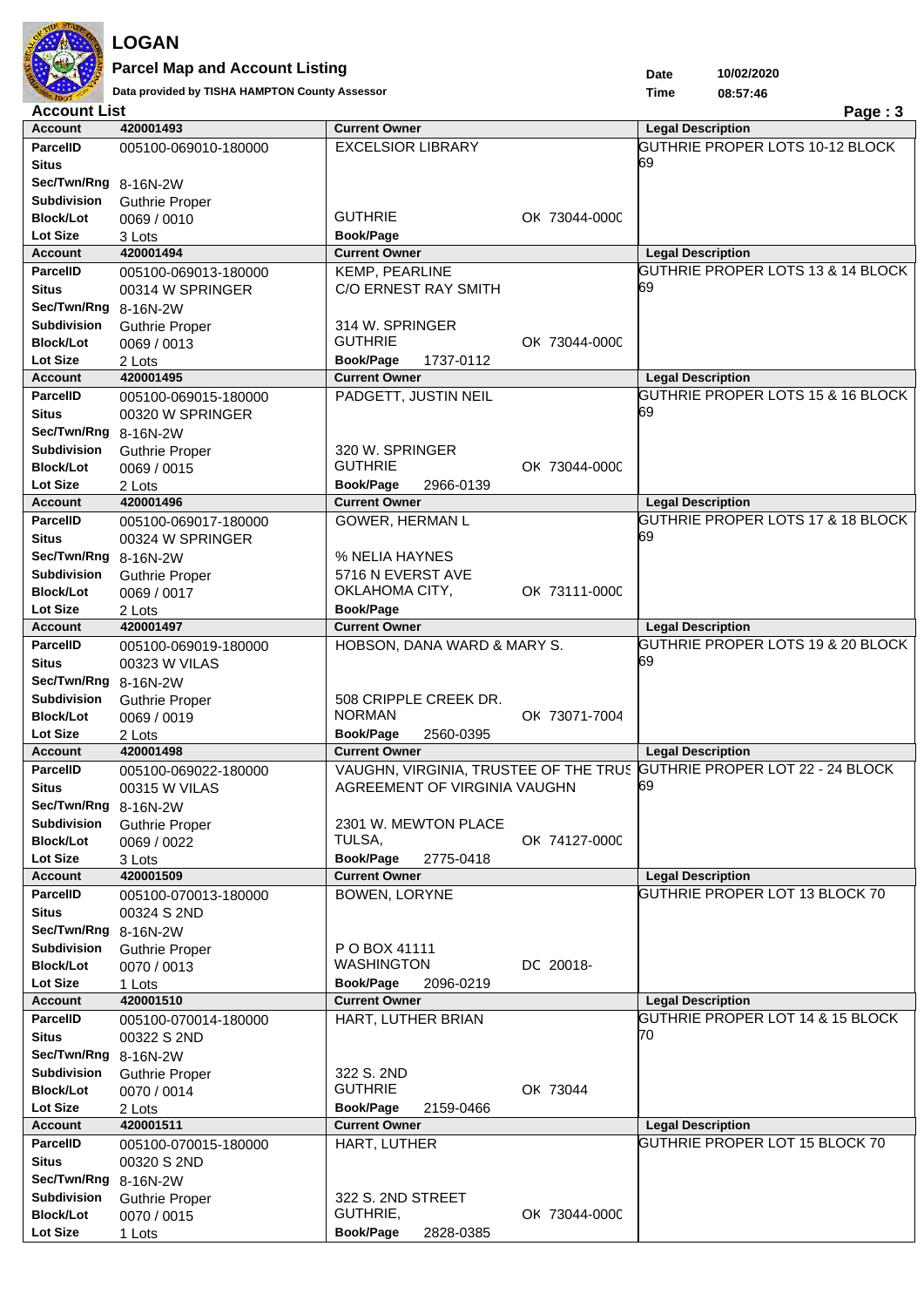

### **LOGAN Parcel Map and Account Listing**

**Data provided by TISHA HAMPTON County Assessor 08:57:46**

**Date**

| Kanada Kanada        | Data provided by TISHA HAMPTON County Assessor |                                 | Time<br>08:57:46                           |
|----------------------|------------------------------------------------|---------------------------------|--------------------------------------------|
| <b>Account List</b>  |                                                |                                 | Page: 4                                    |
| <b>Account</b>       | 420001554                                      | <b>Current Owner</b>            | <b>Legal Description</b>                   |
| <b>ParcelID</b>      | 005100-073013-180000                           | BUSTAMANTE, PETER GREGORY       | GUTHRIE PROPER LOTS 13 & 14 BLOCK          |
| <b>Situs</b>         | 00424 S 2ND                                    |                                 | 73                                         |
| Sec/Twn/Rng 8-16N-2W |                                                |                                 |                                            |
| <b>Subdivision</b>   | <b>Guthrie Proper</b>                          | 1705 NW 35TH STREET             |                                            |
| <b>Block/Lot</b>     | 0073 / 0013                                    | OKLAHOMA CITY,<br>OK 73118-0000 |                                            |
| Lot Size             | 2 Lots                                         | Book/Page<br>2874-0685          |                                            |
| <b>Account</b>       | 420001555                                      | <b>Current Owner</b>            | <b>Legal Description</b>                   |
| <b>ParcelID</b>      | 005100-073015-180000                           | FIRST BAPTIST CHURCH            | GUTHRIE PROPER LOTS 15 & 16 BLOCK          |
| <b>Situs</b>         |                                                |                                 | 73                                         |
| Sec/Twn/Rng 8-16N-2W |                                                |                                 |                                            |
| <b>Subdivision</b>   | <b>Guthrie Proper</b>                          |                                 |                                            |
| <b>Block/Lot</b>     | 0073 / 0015                                    | GUTHRIE,<br>OK 73044-0000       |                                            |
| Lot Size             | 2 Lots                                         | <b>Book/Page</b>                |                                            |
| <b>Account</b>       | 420001556                                      | <b>Current Owner</b>            | <b>Legal Description</b>                   |
| <b>ParcelID</b>      | 005100-073017-180000                           | <b>BLUE, MABEL</b>              | GUTHRIE PROPER LOT 17 BLOCK 73             |
| <b>Situs</b>         | 00416 S 2ND                                    |                                 |                                            |
| Sec/Twn/Rng 8-16N-2W |                                                | C/O CLOIS BLUE                  |                                            |
| <b>Subdivision</b>   | <b>Guthrie Proper</b>                          | 2402 E CREST LN                 |                                            |
| <b>Block/Lot</b>     | 0073 / 0017                                    | <b>GUTHRIE</b><br>OK 73044-0000 |                                            |
| Lot Size             | 1 Lots                                         | Book/Page<br>1318-0496          |                                            |
| <b>Account</b>       | 420001557                                      | <b>Current Owner</b>            | <b>Legal Description</b>                   |
| <b>ParcelID</b>      | 005100-073018-180000                           | HARDEMON, CHRYLE & GENE         | GUTHRIE PROPER LOT 18 BLOCK 73             |
| <b>Situs</b>         | 00414 S 2ND                                    |                                 |                                            |
| Sec/Twn/Rng 8-16N-2W |                                                |                                 |                                            |
| Subdivision          | <b>Guthrie Proper</b>                          | 414 S 2ND                       |                                            |
| <b>Block/Lot</b>     | 0073 / 0018                                    | <b>GUTHRIE</b><br>OK 73044-0000 |                                            |
| <b>Lot Size</b>      | 1 Lots                                         | <b>Book/Page</b><br>2595-0046   |                                            |
| <b>Account</b>       | 420001558                                      | <b>Current Owner</b>            | <b>Legal Description</b>                   |
| <b>ParcelID</b>      | 005100-073019-180000                           | SANTOS, PABLO & LETICIA         | GUTHRIE PROPER LOT 19 BLOCK 73             |
| Situs                | 00410 S 2ND                                    |                                 |                                            |
| Sec/Twn/Rng 8-16N-2W |                                                |                                 |                                            |
| <b>Subdivision</b>   | <b>Guthrie Proper</b>                          | 510 E HARRISON AVE. #1          |                                            |
| <b>Block/Lot</b>     | 0073 / 0019                                    | <b>GUTHRIE</b><br>OK 73044-0000 |                                            |
| Lot Size             | 1 Lots                                         | Book/Page<br>2760-0523          |                                            |
| <b>Account</b>       | 420001561                                      | <b>Current Owner</b>            | <b>Legal Description</b>                   |
| <b>ParcelID</b>      | 005100-073024-180000                           | SOBOTKA, STACIE KAY             | GUTHRIE PROPER LOT 22-24 BLOCK 73          |
| Situs                | 00402 S 2ND                                    |                                 |                                            |
| Sec/Twn/Rng 8-16N-2W |                                                |                                 |                                            |
| <b>Subdivision</b>   | <b>Guthrie Proper</b>                          | 526 DUSTY ACRES COURT           |                                            |
| <b>Block/Lot</b>     | 0073 / 0024                                    | ENCINITAS,<br>CA 92024-0000     |                                            |
| Lot Size             | 3 Lots                                         | Book/Page<br>2820-0741          |                                            |
| <b>Account</b>       | 420001562                                      | <b>Current Owner</b>            | <b>Legal Description</b>                   |
| <b>ParcelID</b>      | 005100-074001-180000                           | OLIVER, DONALD LEE, JR.         | <b>GUTHRIE PROPER LOTS 1 &amp; 2 BLOCK</b> |
| <b>Situs</b>         | 00401 S 2ND                                    |                                 | 74                                         |
| Sec/Twn/Rng 8-16N-2W |                                                |                                 |                                            |
| <b>Subdivision</b>   | <b>Guthrie Proper</b>                          | 5118 N SHARTEL                  |                                            |
| <b>Block/Lot</b>     | 0074 / 0001                                    | OKLAHOMA CITY<br>OK 73118-0000  |                                            |
| Lot Size             | 2 Lots                                         | Book/Page<br>2808-0629          |                                            |
| <b>Account</b>       | 420001563                                      | <b>Current Owner</b>            | <b>Legal Description</b>                   |
| <b>ParcelID</b>      | 005100-074003-180000                           | WRIGHT, CHARLES W. & LINDA L.   | GUTHRIE PROPER LOTS 3 & 4 BLOCK            |
| <b>Situs</b>         | 00407 S 2ND                                    |                                 | 74                                         |
| Sec/Twn/Rng          | 8-16N-2W                                       |                                 |                                            |
| <b>Subdivision</b>   | <b>Guthrie Proper</b>                          | 407 S. 2ND STREET               |                                            |
| <b>Block/Lot</b>     | 0074 / 0003                                    | GUTHRIE,<br>OK 73044-0000       |                                            |
| Lot Size             | 2 Lots                                         | Book/Page<br>2810-0076          |                                            |
| <b>Account</b>       | 420001565                                      | <b>Current Owner</b>            | <b>Legal Description</b>                   |
| <b>ParcelID</b>      | 005100-074007-180000                           | SIMMONS, BETTY J. (1/2) &       | GUTHRIE PROPER LOT 7 BLOCK 74              |
| Situs                | 00413 S 2ND                                    | CRYSTAL ANGLIN (1/2)            |                                            |
| Sec/Twn/Rng 8-16N-2W |                                                |                                 |                                            |
| <b>Subdivision</b>   | <b>Guthrie Proper</b>                          | 5526 WILLIAMS DRIVE             |                                            |
| <b>Block/Lot</b>     | 0074 / 0007                                    | JACKSON,<br>MS 39209-0000       |                                            |
|                      | 1 Lots                                         | Book/Page<br>2540-0537          |                                            |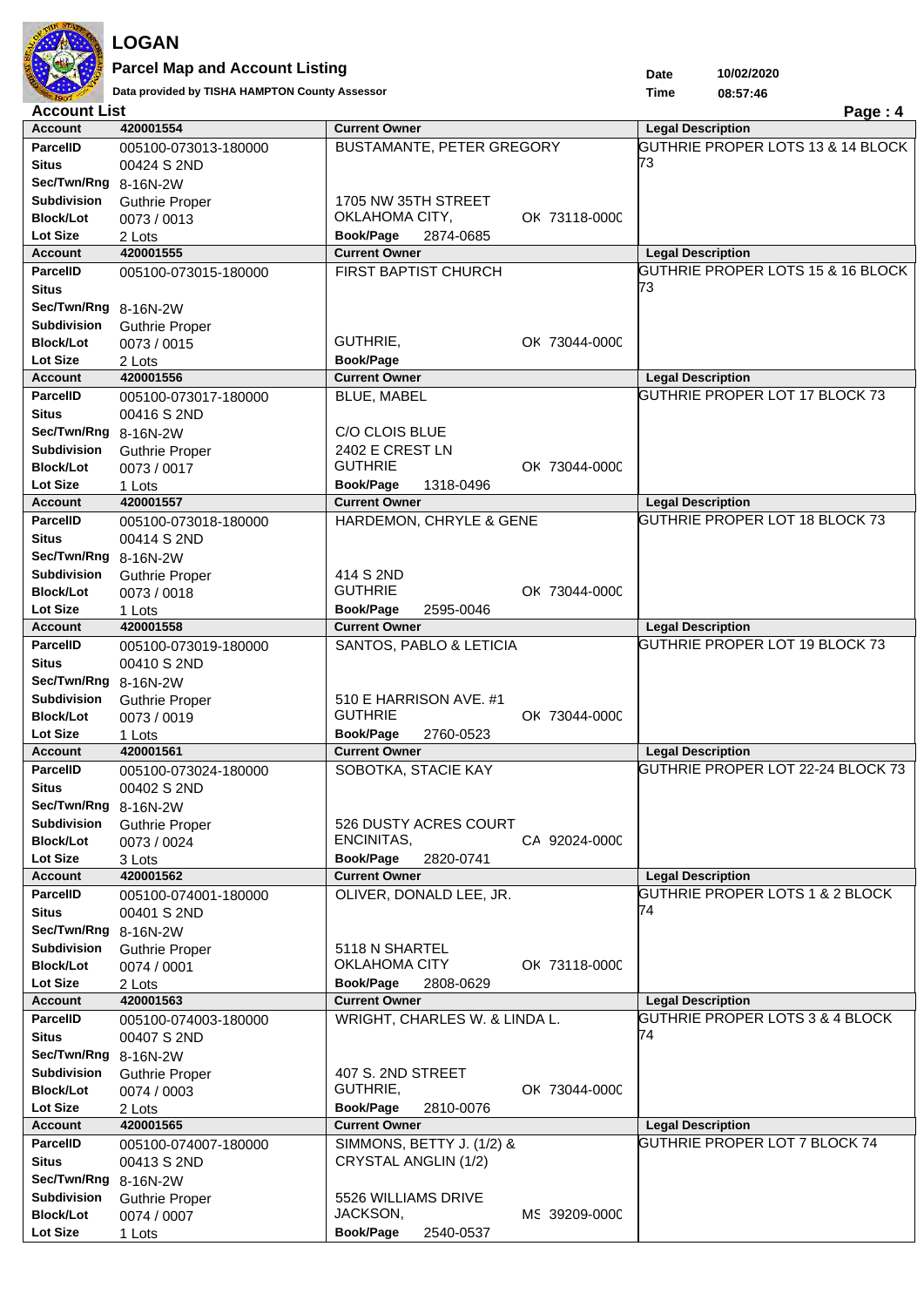

**Parcel Map and Account Listing**

Data provided by TISHA HAMPTON County Assessor<br> **Data provided by TISHA HAMPTON County Assessor**<br> **1 ist 1** 

**10/02/2020**

**Date Time**

| <b>Account List</b>                 |                       |                                                    | Page: $5$                                                  |
|-------------------------------------|-----------------------|----------------------------------------------------|------------------------------------------------------------|
| <b>Account</b>                      | 420001566             | <b>Current Owner</b>                               | <b>Legal Description</b>                                   |
| <b>ParcelID</b>                     | 005100-074008-180000  | HARDEMON, GENE & CHRYLE & ASHON GLO                | GUTHRIE PROPER LOT 8 BLOCK 74                              |
| <b>Situs</b>                        | 00415 S 2ND           | KAREEM JOHNSON, JAMALL JOHNSON &                   |                                                            |
| Sec/Twn/Rng 8-16N-2W                |                       | <b>NEHEMIAH HARDEMON</b>                           |                                                            |
| <b>Subdivision</b>                  | <b>Guthrie Proper</b> | 414 S 2ND                                          |                                                            |
| <b>Block/Lot</b>                    | 0074 / 0008           | <b>GUTHRIE</b><br>OK 73044-0000                    |                                                            |
| <b>Lot Size</b>                     | 1 Lots                | Book/Page<br>2561-0042                             |                                                            |
| <b>Account</b>                      | 420001567             | <b>Current Owner</b>                               | <b>Legal Description</b>                                   |
| <b>ParcelID</b>                     | 005100-074009-180000  | HARDEMON, CHRYLE & GENE                            | GUTHRIE PROPER LOTS 9 & 10 BLOCK                           |
| <b>Situs</b>                        | 00417 S 2ND           |                                                    | 74                                                         |
| Sec/Twn/Rng 8-16N-2W                |                       |                                                    |                                                            |
| <b>Subdivision</b>                  | <b>Guthrie Proper</b> | 414 S 2ND ST                                       |                                                            |
| <b>Block/Lot</b>                    | 0074 / 0009           | <b>GUTHRIE</b><br>OK 73044-0000                    |                                                            |
| <b>Lot Size</b>                     | 2 Lots                | <b>Book/Page</b><br>2881-0321                      |                                                            |
| <b>Account</b>                      | 420001568             | <b>Current Owner</b>                               | <b>Legal Description</b>                                   |
| <b>ParcelID</b>                     | 005100-074011-180000  | CHILDERS, CLYDE A. & JANICE E.                     | GUTHRIE PROPER LOT 11 BLOCK 74                             |
| <b>Situs</b>                        | 00419 S 2ND           |                                                    |                                                            |
| Sec/Twn/Rng 8-16N-2W                |                       |                                                    |                                                            |
| <b>Subdivision</b>                  |                       |                                                    |                                                            |
|                                     | <b>Guthrie Proper</b> | 2379 BASSWOOD DR.<br><b>AUGUSTA</b>                |                                                            |
| <b>Block/Lot</b><br><b>Lot Size</b> | 0074 / 0011           | GA 30906<br>Book/Page                              |                                                            |
|                                     | 1 Lots<br>420001569   | 1190-0089<br><b>Current Owner</b>                  |                                                            |
| <b>Account</b>                      |                       |                                                    | <b>Legal Description</b><br>GUTHRIE PROPER LOT 12 BLOCK 74 |
| <b>ParcelID</b>                     | 005100-074012-180000  | LADD, LAUREN ROBERT &                              |                                                            |
| <b>Situs</b>                        | 00423 S 2ND           |                                                    |                                                            |
| Sec/Twn/Rng 8-16N-2W                |                       | <b>MICHELLE RENE LADD</b>                          |                                                            |
| <b>Subdivision</b>                  | <b>Guthrie Proper</b> | 419 W. VILAS                                       |                                                            |
| <b>Block/Lot</b>                    | 0074 / 0012           | <b>GUTHRIE</b><br>OK 73044-0000                    |                                                            |
| <b>Lot Size</b>                     | 1 Lots                | <b>Book/Page</b><br>1657-0455                      |                                                            |
| <b>Account</b>                      | 420001571             | <b>Current Owner</b>                               | <b>Legal Description</b>                                   |
| <b>ParcelID</b>                     | 005100-074013-180000  | BLUE, T. B.                                        | GUTHRIE PROPER LOTS 13 & 14 BLOCK                          |
| <b>Situs</b>                        | 00424 S 3RD           |                                                    | 74                                                         |
|                                     |                       |                                                    |                                                            |
| Sec/Twn/Rng 8-16N-2W                |                       | C/O ADDIE TUBBS                                    |                                                            |
| Subdivision                         | <b>Guthrie Proper</b> | 2402 CREST ST.                                     |                                                            |
| <b>Block/Lot</b>                    | 0074 / 0013           | <b>GUTHRIE</b><br>OK 73044-0000                    |                                                            |
| <b>Lot Size</b>                     | 2 Lots                | <b>Book/Page</b>                                   |                                                            |
| <b>Account</b>                      | 420001573             | <b>Current Owner</b>                               | <b>Legal Description</b>                                   |
| <b>ParcelID</b>                     | 005100-074015-180000  | GILSTRAP, CLAYTON G & BURLEY E                     | GUTHRIE PROPER LOT 15 BLOCK 74                             |
| <b>Situs</b>                        | 00420 S 3RD           |                                                    |                                                            |
| Sec/Twn/Rng 8-16N-2W                |                       | C/O ANDREW GILSTRAP                                |                                                            |
| <b>Subdivision</b>                  | <b>Guthrie Proper</b> | 1306 E PERKINS                                     |                                                            |
| <b>Block/Lot</b>                    | 0074 / 0015           | GUTHRIE,<br>OK 73044-0000                          |                                                            |
| <b>Lot Size</b>                     | 1 Lots                | Book/Page<br>1401-0666                             |                                                            |
| <b>Account</b>                      | 420001572             | <b>Current Owner</b>                               | <b>Legal Description</b>                                   |
| <b>ParcelID</b>                     | 005100-074016-180000  | GILSTRAP, CLAYTON G & BURLEY E                     | GUTHRIE PROPER LOT 16 BLOCK 74                             |
| <b>Situs</b>                        | 00416 S 3RD           |                                                    |                                                            |
| Sec/Twn/Rng 8-16N-2W                |                       | C/O ANDREW GILSTRAP                                |                                                            |
| <b>Subdivision</b>                  | <b>Guthrie Proper</b> | 1306 E PERKINS                                     |                                                            |
| <b>Block/Lot</b>                    | 0074 / 0016           | GUTHRIE,<br>OK 73044-0000                          |                                                            |
| Lot Size                            | 1 Lots                | Book/Page<br>1401-0666                             |                                                            |
| <b>Account</b>                      | 420001574             | <b>Current Owner</b>                               | <b>Legal Description</b>                                   |
| <b>ParcelID</b>                     | 005100-074017-180000  | WILLIAMS, FLOSSIE LEE                              | GUTHRIE PROPER LOT 17 BLOCK 74                             |
| <b>Situs</b>                        | 00416 S 3RD           |                                                    |                                                            |
| Sec/Twn/Rng 8-16N-2W                |                       |                                                    |                                                            |
| <b>Subdivision</b>                  | <b>Guthrie Proper</b> | 10909 N. LINCOLN                                   |                                                            |
| <b>Block/Lot</b>                    | 0074 / 0017           | OKLAHOMA CITY<br>OK 73114-0000                     |                                                            |
| <b>Lot Size</b>                     | 1 Lots                | <b>Book/Page</b>                                   |                                                            |
| <b>Account</b>                      | 420001575             | <b>Current Owner</b>                               | <b>Legal Description</b>                                   |
| <b>ParcelID</b>                     | 005100-074018-180000  | ROBINETTE, ANTHONY                                 | GUTHRIE PROPER LOT 18 & S2 19                              |
| Situs                               | 00414 S 3RD           |                                                    | BLOCK 74                                                   |
| Sec/Twn/Rng 8-16N-2W                |                       |                                                    |                                                            |
| <b>Subdivision</b>                  | <b>Guthrie Proper</b> | 1521 W WALNUT ST                                   |                                                            |
| <b>Block/Lot</b><br>Lot Size        | 0074 / 0018<br>2 Lots | EL RENO<br>OK 73036-0000<br>Book/Page<br>2729-0343 |                                                            |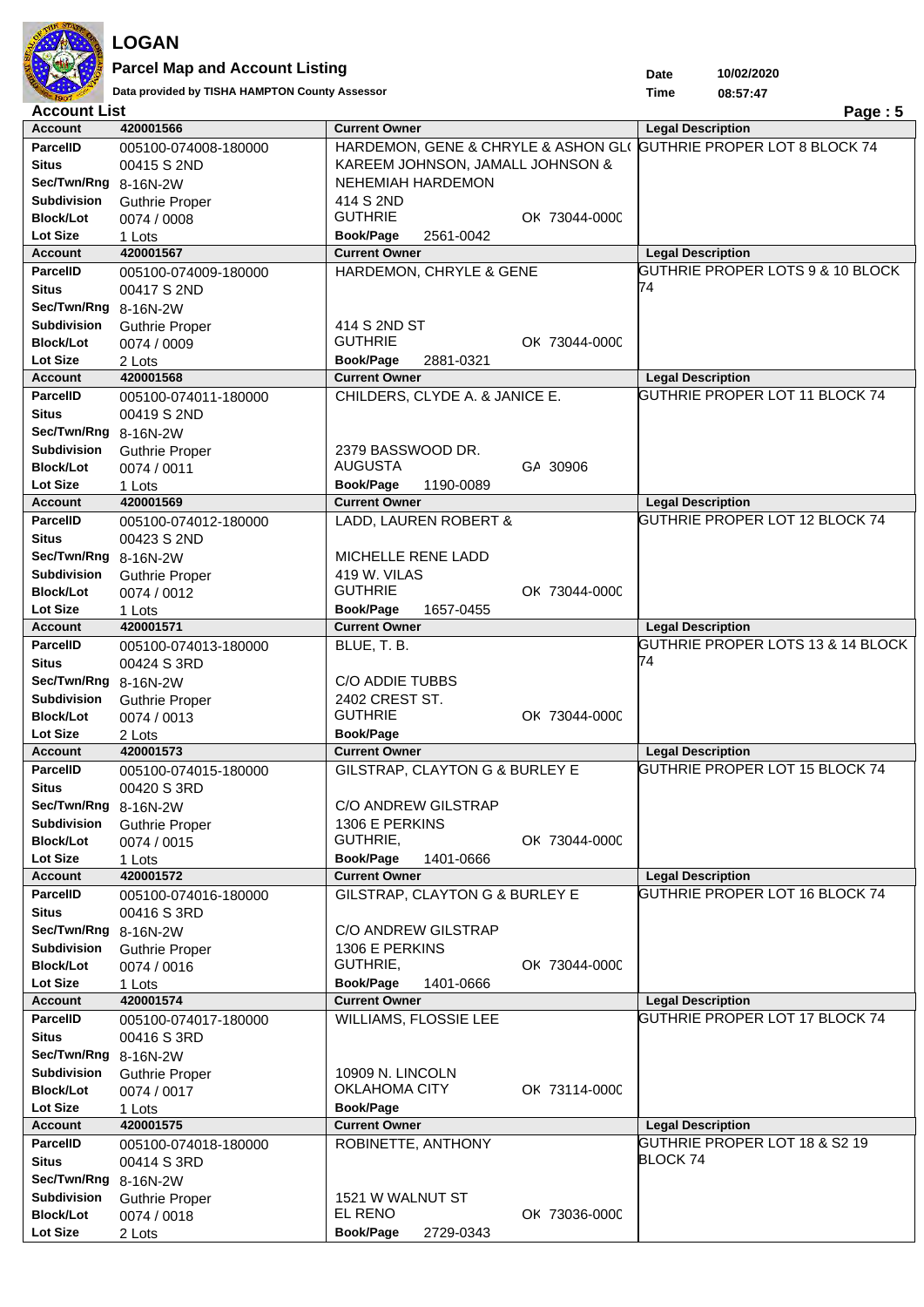

**Parcel Map and Account Listing**

**Data provided by TISHA HAMPTON County Assessor 08:57:48**

**10/02/2020 Date Time**

| <b>Account List</b>          |                       |                                                | Page: 6                                    |
|------------------------------|-----------------------|------------------------------------------------|--------------------------------------------|
| <b>Account</b>               | 420001576             | <b>Current Owner</b>                           | <b>Legal Description</b>                   |
| <b>ParcelID</b>              | 005100-074020-180000  | PETTY, SENORA                                  | GUTHRIE PROPER N 1/2 OF 19 & ALL OF        |
| <b>Situs</b>                 | 00412 S 3RD           |                                                | 20 BLOCK 74                                |
| Sec/Twn/Rng 8-16N-2W         |                       |                                                |                                            |
| Subdivision                  | <b>Guthrie Proper</b> | 412 S. 3RD                                     |                                            |
| <b>Block/Lot</b>             | 0074 / 0020           | <b>GUTHRIE</b><br>OK 73044                     |                                            |
| <b>Lot Size</b>              | 2 Lots                | Book/Page<br>2143-0550                         |                                            |
| <b>Account</b>               | 420001577             | <b>Current Owner</b>                           | <b>Legal Description</b>                   |
| <b>ParcelID</b>              | 005100-074021-180000  | LADD, LAUREN ROBERT &                          | GUTHRIE PROPER S 22 1/2' OF 21             |
| <b>Situs</b>                 | 00408 S 3RD           |                                                | BLOCK 74                                   |
| Sec/Twn/Rng 8-16N-2W         |                       | MICHELLE RENE LADD                             |                                            |
| Subdivision                  | <b>Guthrie Proper</b> | 419 W. VILAS                                   |                                            |
| <b>Block/Lot</b>             | 0074 / 0021           | <b>GUTHRIE</b><br>OK 73044-0000                |                                            |
| <b>Lot Size</b>              | 2 Lots                | <b>Book/Page</b><br>1657-0455                  |                                            |
| <b>Account</b>               | 420001578             | <b>Current Owner</b>                           | <b>Legal Description</b>                   |
| <b>ParcelID</b>              | 005100-074022-180000  | COLEMAN, CHARLEY L. & SHELIA Y. JONES          | GUTHRIE PROPER N 1.5' OF 21 ALL OF         |
| <b>Situs</b>                 |                       |                                                | 22-23 BLOCK 74                             |
| Sec/Twn/Rng 8-16N-2W         |                       |                                                |                                            |
| Subdivision                  |                       | 619 N. WENTZ                                   |                                            |
|                              | <b>Guthrie Proper</b> | <b>GUTHRIE</b>                                 |                                            |
| <b>Block/Lot</b><br>Lot Size | 0074 / 0022           | OK 73044-0000                                  |                                            |
| <b>Account</b>               | 3 Lots<br>420001580   | Book/Page<br>2969-0205<br><b>Current Owner</b> | <b>Legal Description</b>                   |
| <b>ParcelID</b>              |                       | <b>COLEMAN, CHARLEY L. &amp;</b>               | GUTHRIE PROPER LOT 24 BLOCK 74             |
|                              | 005100-074024-180000  |                                                |                                            |
| <b>Situs</b>                 | 00402 S 3RD           | SHELIA J. JONES                                |                                            |
| Sec/Twn/Rng 8-16N-2W         |                       |                                                |                                            |
| Subdivision                  | <b>Guthrie Proper</b> | 619 N. WENTZ                                   |                                            |
| <b>Block/Lot</b>             | 0074 / 0024           | GUTHRIE,<br>OK 73044-0000                      |                                            |
| <b>Lot Size</b>              | 1 Lots                | <b>Book/Page</b><br>2856-0017                  |                                            |
| <b>Account</b>               | 420001581             | <b>Current Owner</b>                           | <b>Legal Description</b>                   |
| <b>ParcelID</b>              | 005100-075001-180000  | MENDOZA, MA E CARRASCO                         | <b>GUTHRIE PROPER LOTS 1 &amp; 2 BLOCK</b> |
| <b>Situs</b>                 | 00401 W SPRINGER      |                                                | 75                                         |
| Sec/Twn/Rng 8-16N-2W         |                       |                                                |                                            |
| Subdivision                  | <b>Guthrie Proper</b> | 401 W. SPRINGER AVE.                           |                                            |
| <b>Block/Lot</b>             | 0075 / 0001           | <b>GUTHRIE</b><br>OK 73044-0000                |                                            |
| <b>Lot Size</b>              | 2 Lots                | Book/Page<br>2558-0193                         |                                            |
| <b>Account</b>               | 420001582             | <b>Current Owner</b>                           | <b>Legal Description</b>                   |
| <b>ParcelID</b>              | 005100-075003-180000  | <b>BASS, ROBIN</b>                             | <b>GUTHRIE PROPER LOTS 3 &amp; 4 BLOCK</b> |
| <b>Situs</b>                 | 00409 W SPRINGER      |                                                | 75                                         |
| Sec/Twn/Rng 8-16N-2W         |                       |                                                |                                            |
|                              |                       |                                                |                                            |
| <b>Subdivision</b>           | <b>Guthrie Proper</b> | 409 W. SPRINGER                                |                                            |
| <b>Block/Lot</b>             | 0075 / 0003           | <b>GUTHRIE</b><br>OK 73044-                    |                                            |
| <b>Lot Size</b>              | 2 Lots                | Book/Page<br>2082-0414                         |                                            |
| <b>Account</b>               | 420001583             | <b>Current Owner</b>                           | <b>Legal Description</b>                   |
| <b>ParcelID</b>              | 005100-075005-180000  | OWENS, KERRY L. & VIRGIE STEPHANIE *           | <b>GUTHRIE PROPER LOTS 5 &amp; 6 BLOCK</b> |
| <b>Situs</b>                 | 00411 W SPRINGER      |                                                | 75                                         |
| Sec/Twn/Rng 8-16N-2W         |                       |                                                |                                            |
| <b>Subdivision</b>           | <b>Guthrie Proper</b> | 1410 E LINCOLN                                 |                                            |
| <b>Block/Lot</b>             | 0075 / 0005           | <b>GUTHRIE</b><br>OK 73044-0000                |                                            |
| <b>Lot Size</b>              | 2 Lots                | Book/Page<br>2722-0177                         |                                            |
| <b>Account</b>               | 420001584             | <b>Current Owner</b>                           | <b>Legal Description</b>                   |
| <b>ParcelID</b>              | 005100-075007-180000  | OKLAHOMA GAS & ELECTRIC                        | GUTHRIE PROPER LOTS 7-9 BLOCK 75           |
| <b>Situs</b>                 |                       |                                                |                                            |
| Sec/Twn/Rng 8-16N-2W         |                       |                                                |                                            |
| <b>Subdivision</b>           | <b>Guthrie Proper</b> | P.O. BOX 321                                   |                                            |
| <b>Block/Lot</b>             | 0075 / 0007           | <b>OKLAHOMA CITY</b><br>OK 73101-0000          |                                            |
| <b>Lot Size</b>              | 3 Lots                | <b>Book/Page</b>                               |                                            |
| <b>Account</b>               | 420001585             | <b>Current Owner</b>                           | <b>Legal Description</b>                   |
| <b>ParcelID</b>              | 005100-075010-180000  | BOWERS, SHANE A. & MARISSA J.                  | GUTHRIE PROPER LOTS 10, 11 & 12            |
| <b>Situs</b>                 |                       |                                                | BLOCK 75                                   |
| Sec/Twn/Rng 8-16N-2W         |                       |                                                |                                            |
| <b>Subdivision</b>           | <b>Guthrie Proper</b> | 930 E COUNTY RD 74                             |                                            |
| <b>Block/Lot</b>             | 0075 / 0010           | GUTHRIE,<br>OK 73044-0000                      |                                            |